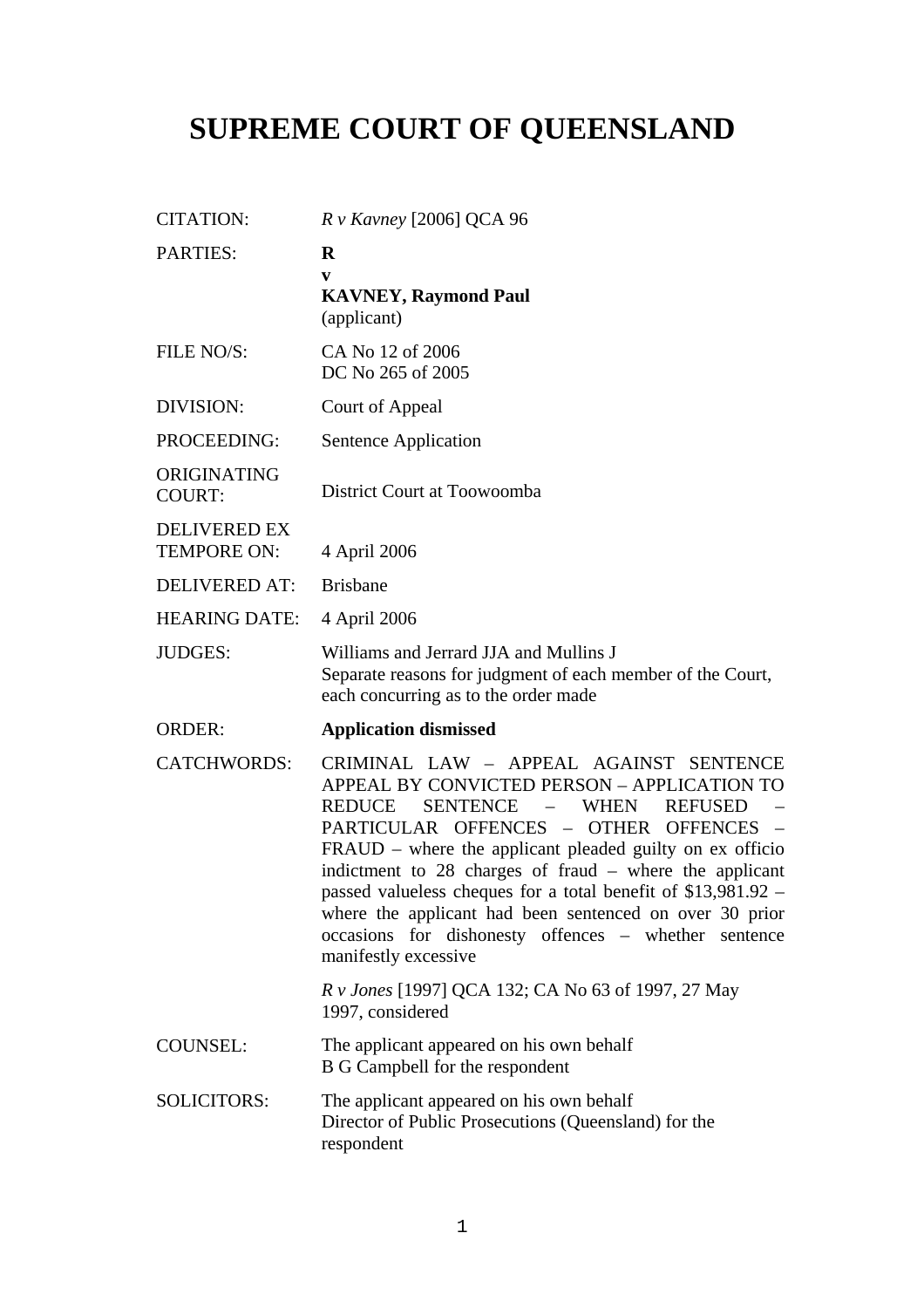MULLINS J: The applicant, who is unrepresented, seeks leave to appeal the sentence of two and one-half years imprisonment that was imposed in respect of each of 28 counts of fraud on an ex officio indictment to which the applicant pleaded guilty on 15 December 2005. The ground of the application is that the sentence is manifestly excessive in all the circumstances.

The applicant was born in October 1961 and is 44 years' old. The applicant has an extensive criminal history in Queensland, New South Wales, Victoria and the Australian Capital Territory which primarily relates to dishonesty offences. He had appeared before the Courts on about 30 occasions to be sentenced for offences of dishonesty.

The chronology of those offences where sentences of imprisonment were imposed commenced in 1980 when the applicant was sentenced to imprisonment for 12 months for stealing, forgery and uttering. He was sentenced to imprisonment for 15 months in 1982 for fraudulently omitting to account. In 1984 he was given a sentence of 12 months' imprisonment on each of 60 counts of false pretences. He was, again, sentenced for false pretences in March 1987 when a sentence of six months' imprisonment was imposed.

In August 1987 the applicant was sentenced to 21 months' imprisonment for 68 charges of passed valueless cheque and 28 charges of imposition. He was sentenced in June 1988 to six months' imprisonment for multiple charges of obtain property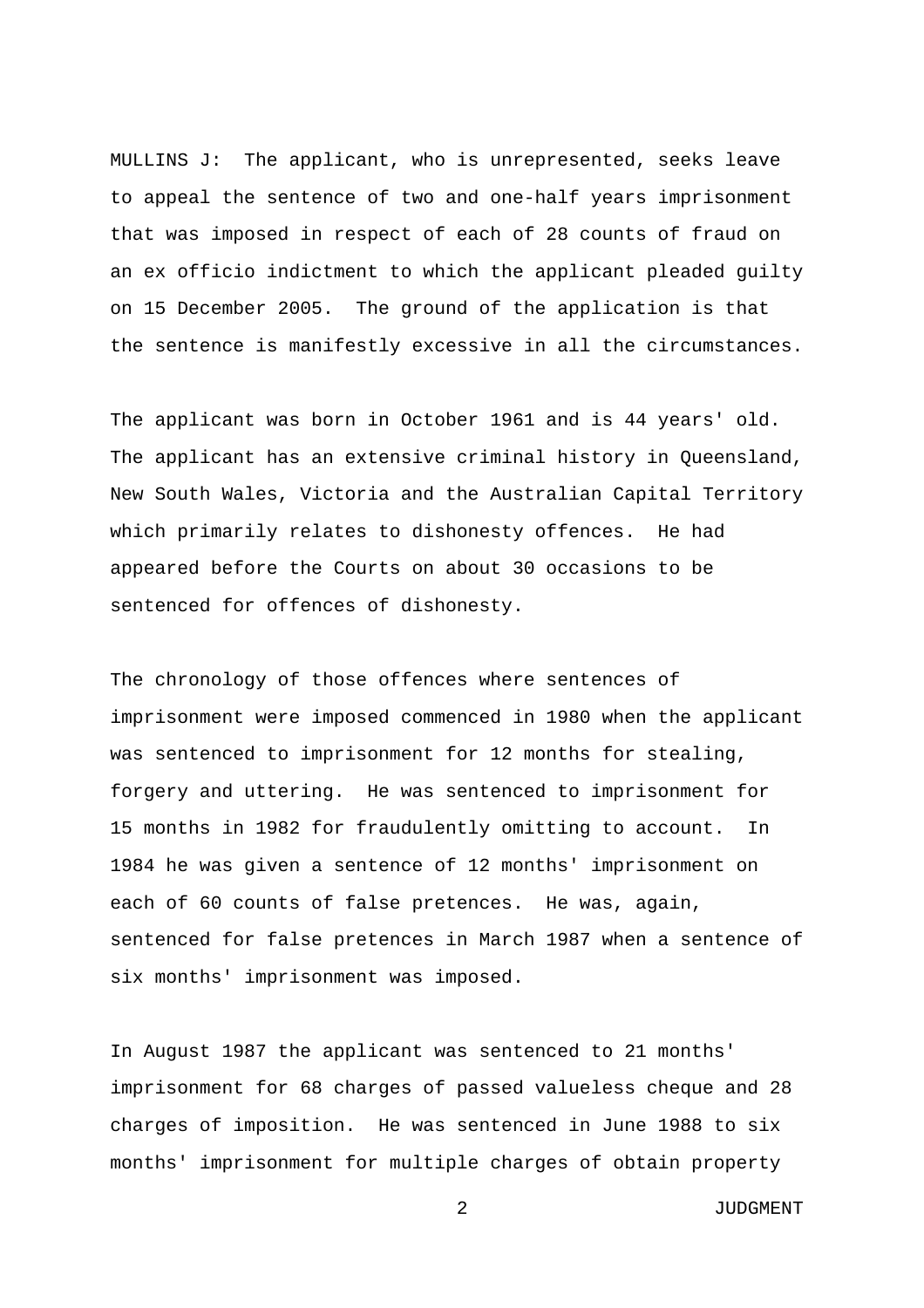by deception, obtain financial advantage by deception, forgery and uttering. In May 1991 the applicant was sentenced to 18 months' imprisonment for multiple counts of obtain property by deception and obtain financial advantage by deception.

In February 1993 he was sentenced to an intensive correction order of 12 months for multiple counts of obtain financial advantage by deception, false pretences and attempted false pretences but in June 1993, after breaching that order, he was ordered to served 354 days' imprisonment. In May 1993 he was sentenced to nine months' imprisonment for multiple counts of obtain financial advantage by deception and attempt to obtain financial advantage by deception.

In August 1994 he was sentenced to eight months' imprisonment for four counts of theft and multiple counts of other dishonesty offences. Another sentence of 12 months' imprisonment was imposed in December 1996 for multiple dishonesty offences. In July 1998 he was sentenced to nine months' imprisonment for seven dishonesty offences. He was sentenced to three terms, each of four months' imprisonment, for dishonesty offences in August and November 2001 and April 2002.

The offending for which the applicant was dealt with on 15 December 2005 was the passing of 28 valueless cheques for a total amount of \$13,981.92. Counts 1 to 3 were committed between 6 June and 1 July 2003. The applicant was arrested on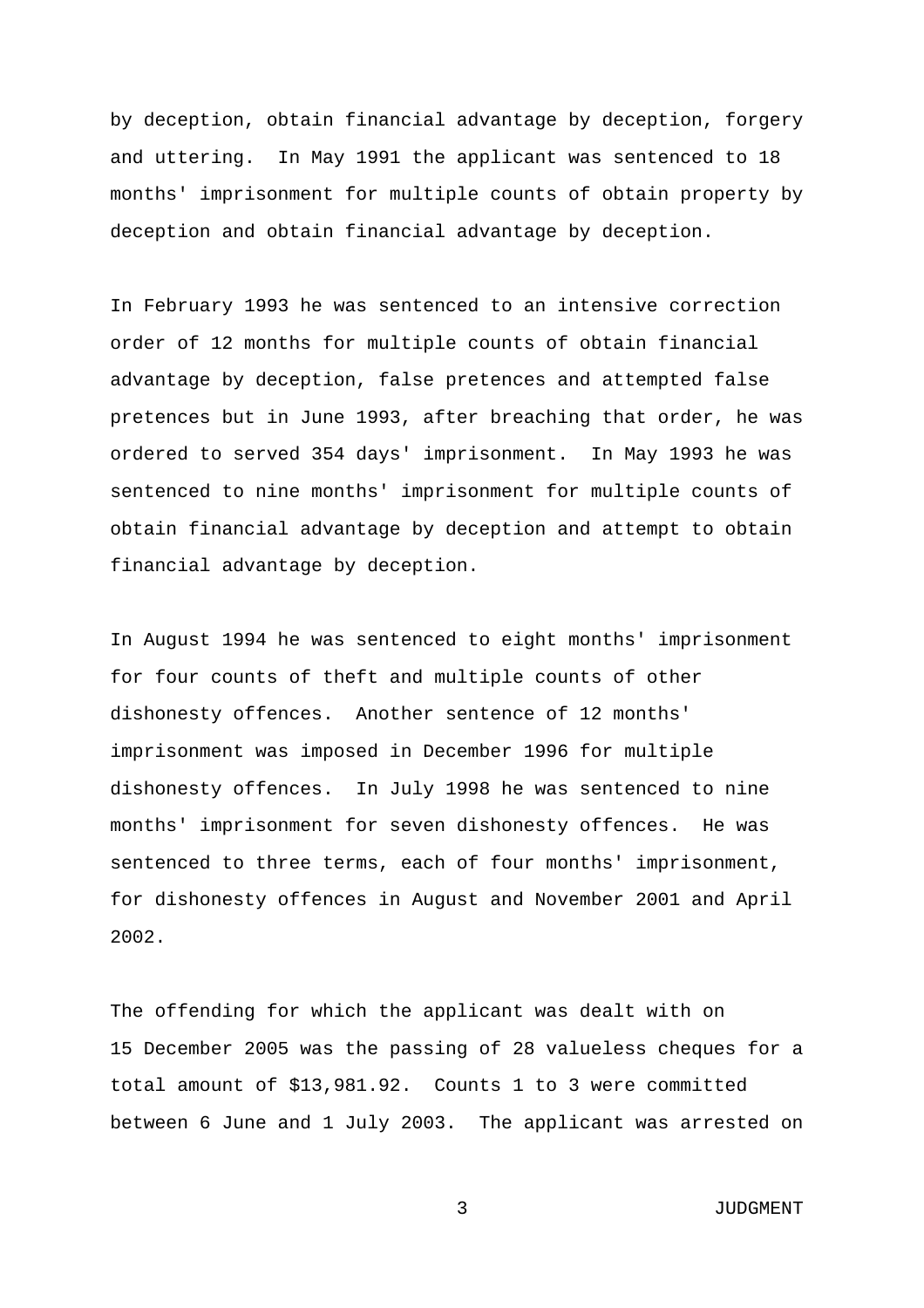18 July 2003 in respect of those three counts and released on bail.

Counts 4 to 18 were committed between 26 July and 6 December 2003. After December 2003 the applicant travelled to New South Wales and committed another offence. He returned to Queensland and committed counts 19 to 28 between 2 February and 6 April 2005. Most of the cheques were presented for medical treatment. Other cheques were presented for the purchase of mobile telephones, travel, a gift basket, accommodation, hair care and beauty therapy, computer equipment and sunglasses.

The learned sentencing Judge referred to the applicant's "appalling criminal history" and described him as "a long term false pretender". The learned sentencing Judge noted that compensation was impracticable and that some of the offences suggested that they were for "greed rather than need". The sentencing Judge noted that 25 of the offences were committed after the applicant had been released on bail for the first three counts but noted in the applicant's favour that he had pleaded to an ex officio indictment and that he suffers from Crohn's disease.

The maximum penalty for each of the counts is five years' imprisonment. The learned sentencing Judge considered that an appropriate sentence for the applicant would have been four years' imprisonment with a recommendation for parole after 16 months. The applicant's counsel before the sentencing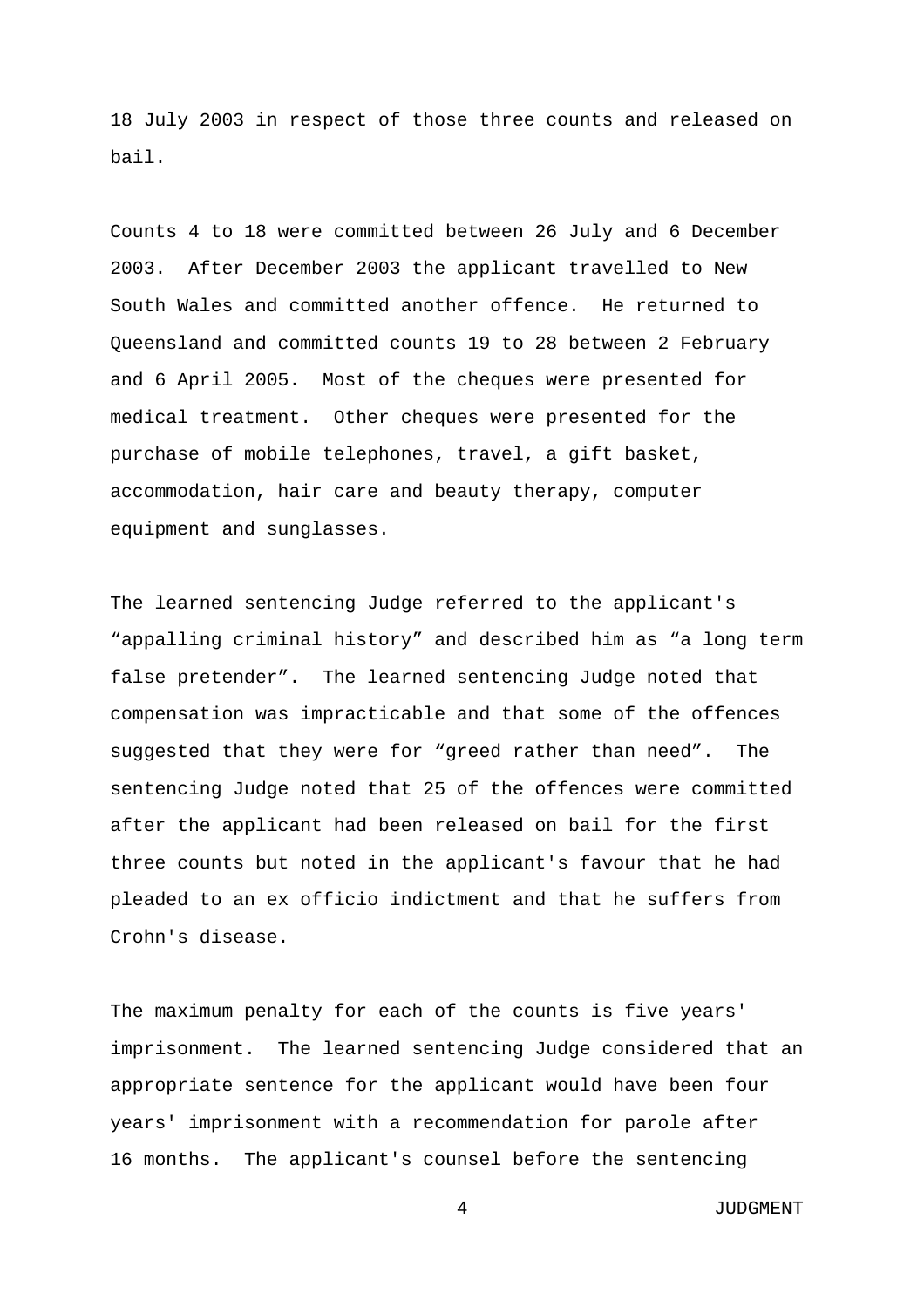Judge submitted that a sentence of two and one-half years was appropriate.

The sentencing Judge considered that there were benefits for the applicant if the head sentence was reduced to two and onehalf years and accepted the submission of the applicant's counsel. The sentencing Judge, therefore, did not make a parole recommendation as on a sentence of two and one-half years' imprisonment the applicant would be eligible for postprison community based release after serving 15 months.

Both before the sentencing Judge and on this application the respondent had appropriately relied on Jones [1997] QCA 132 CA Number 63 of 1997, 27 May 1997. In Jones the offender was of similar age to the applicant and had a lengthy record of offences of dishonesty. He was being sentenced for six counts of false pretences involving the giving of six valueless cheques for household and computer goods valued at \$25,728 over a period of two and one-half months.

The sentencing was complicated by the offender having spent 11 months on remand in custody for the offences for which he was being sentenced and other offences so that no declaration could be made under section 161 of the Penalties and Sentences Act 1992. After giving some credit for that presentence custody the Court of Appeal substituted a sentence for each offence of four years with a recommendation for eligibility for parole after serving one year and nine months.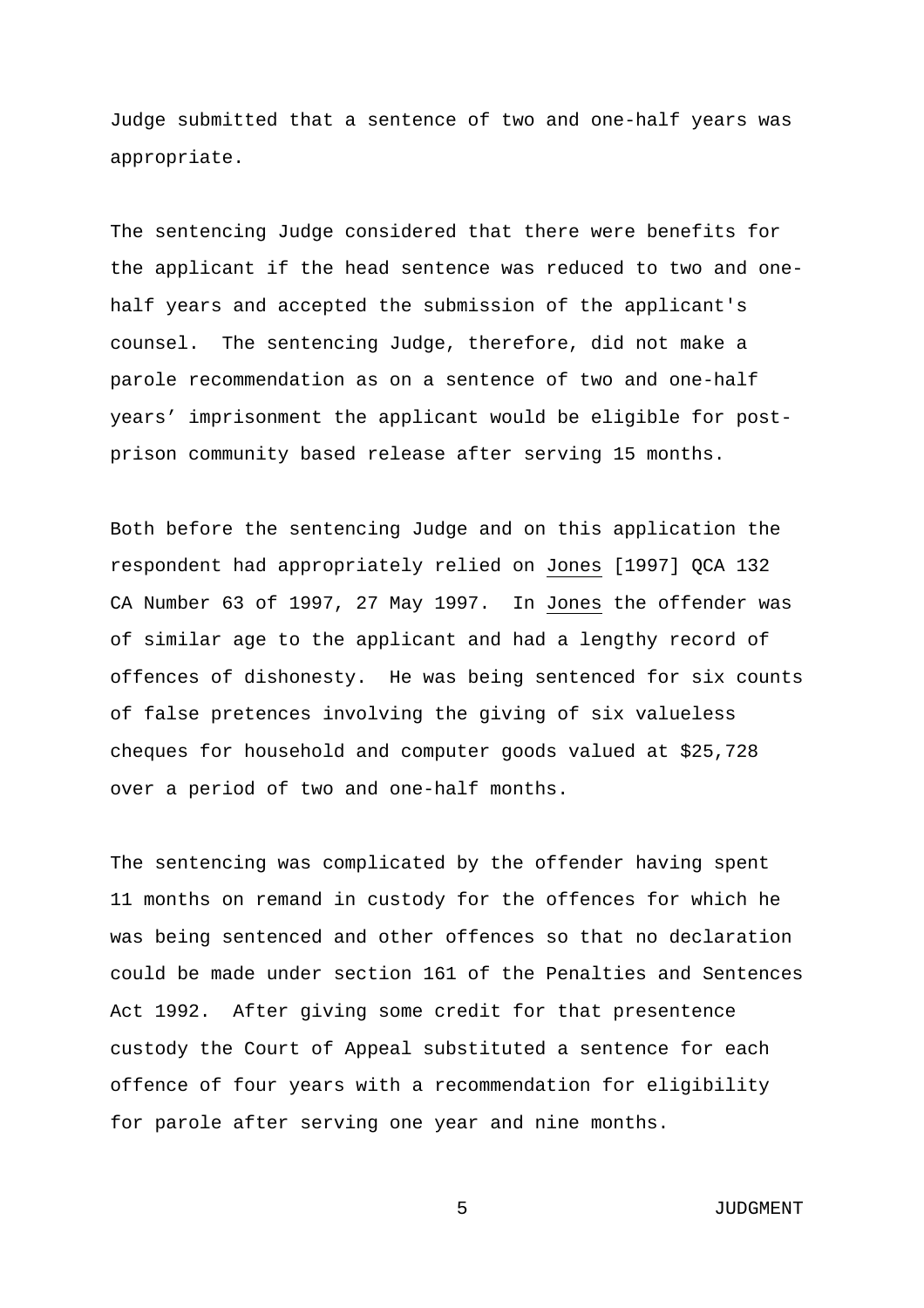In this matter the learned sentencing Judge expressly took account of the factors in favour of the applicant. The applicant submitted that the sentencing Judge placed too much weight on his criminal history and not enough weight on the small amount of money involved in each of the offences. Although most of the offences did involve relatively small amounts of money, the applicant's persistence in offending in the same way for which he had been dealt with on many previous occasions means that the sentence is not manifestly excessive. The application should be dismissed.

WILLIAMS JA: I will ask Justice Jerrard to deliver his reasons next.

JERRARD JA: I agree with the reasons and conclusion reached by her Honour. Mr Kavney has appeared in other Courts for sentence for offences other than those, the subject of this application, on, at least, 31 separate occasions over a lengthy period. He has been dealt with for offences other than the ones now, the subject of this application, which total, at least, 432 prior convictions for dishonesty. He has been sentenced to shorter terms of imprisonment than the ones which he now appealed on, at least, 20 separate occasions.

Mr Kavney is an articulate man and an obviously intelligent person. He would appreciate that the sentence imposed on him and against which he has unsuccessfully applied for leave to appeal has been justified by the need to protect the community.